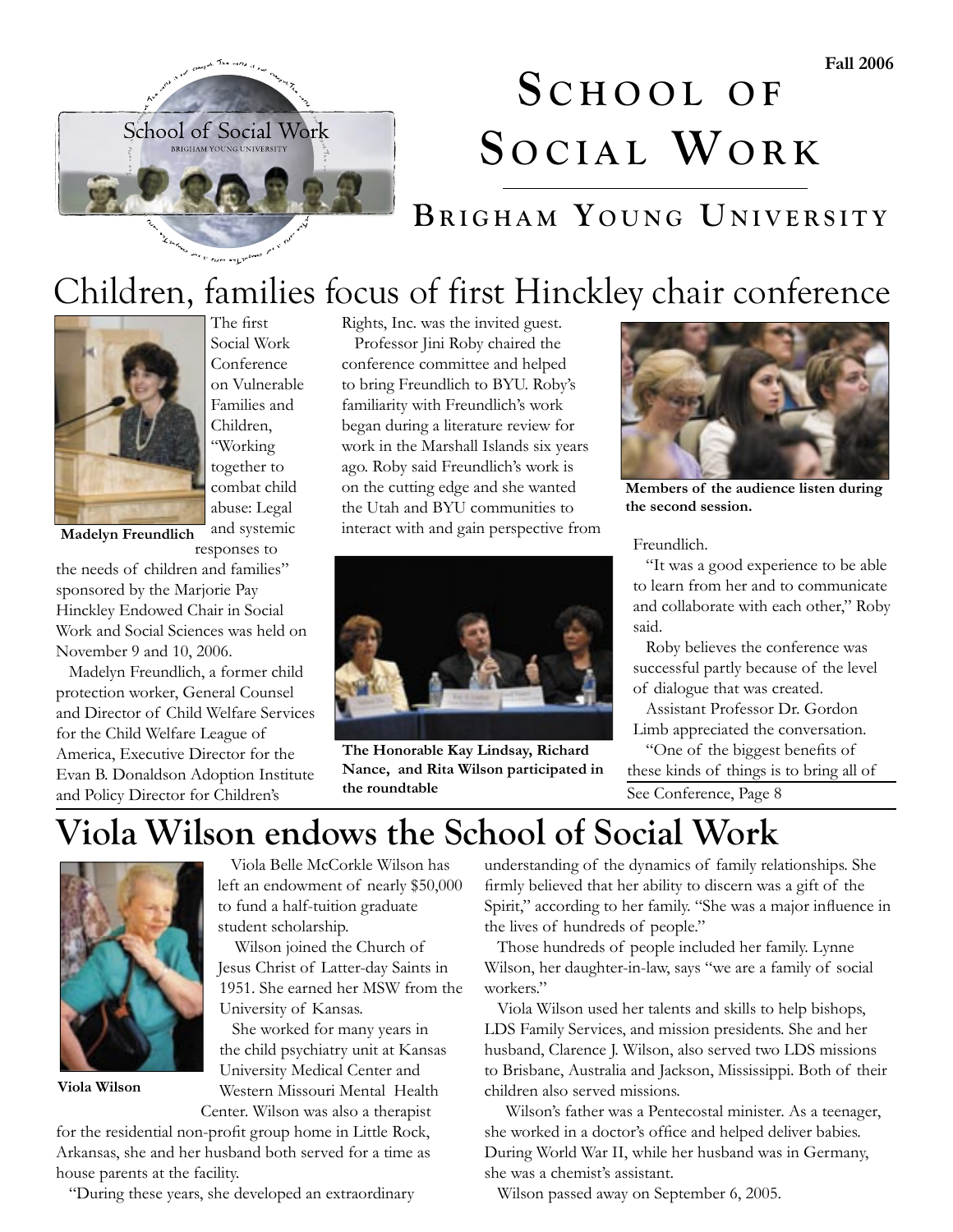#### **From the Director**

By Kevin Marett



Each fall I have the opportunity to stop and reflect on where we, as a School, have been and where we might go in the future. Last spring we were granted

full accreditation by the Council on Social Work Education (CSWE). Reaccredidation is a major undertaking — one we could not have done without the help of many. Thank you to all who helped in any way. With our accreditation behind us, we are now in a position to move forward in new ways, to build on the solid foundation that has been laid over the years, to lead the charge into new arenas.

One of the areas of pressing need

#### **From the Alumni President**

By Tammy Leifson



As president of the Alumni Association of the School of Social Work, I welcome the incoming BSW and MSW students. You have been adopted into a growing family of BYU social workers who are ready to nurture you through a choice educational experience.

 We want to know who you are and look forward to an association with

you that will last well into your career as a social worker. The alumni board is hard at work providing networking opportunities and a new mentoring program where BSW seniors and second-year MSW students will be connected to alumni to foster a positive experience in career development.

 If you missed the Second Annual Alumni Conference, you'll want to make a note for next year: October near General Conference and Homecoming to reunite with friends.

 This year we had a fabulous dinner with prime rib and all the trimmings at Maglebys at The Riverwoods in Provo. Entertainment was provided by the Tuckett Brothers, a very engaging barbershop quartet from Spanish Fork. It was a great stress reliever from our busy lives. This was the first out of two events to kick off the CEU conference the next day in which David Prior, LMFT and Dustin Tibbetts, MFTI gave an informative presentation on self harm.

is more scholarship funds. Each year we have international students that are unable to enter our programs because they can not acquire the necessary finances.

 Each year we have students who run into financial difficulties as a result of illness, accidents, etc. They often must put their education on hold until they are able (hopefully) to get the funds. Not all are able to obtain the resources to continue. Scholarships would allow more students to do more serious study and to do it without distracting financial worries. This year we were blessed to have Viola B. Wilson, an LDS social worker from Kansas, donate enough money to fund a half-tuition scholarship. It is a very generous gift and will bless the lives of many students.

 I realize that most social workers are not in a financial position to donate

large sums. But I wonder what would happen if every alumni donated one hour of wages or the equivalent of one hour of private practice each year to the School of Social Work for scholarships. It might take a little longer, but I really believe that everyone giving a little would result in a substantial contribution and eventually enough to fund a scholarship. Please think about it and see if you can help.

 There is so much to be done in so many areas in the field of social work, and our alumni are out there doing that "so much." Your support and your efforts are appreciated. If you have ideas on how we can improve the School or make our programs better, please let me know. To quote the illustrious Red Green, "Remember, we're all in this together..."

To donate, visit [socialwork.aa.byu.edu](http://alumni.byu.edu/Sections/Chapters/chaphome4.cfm?ChpID=413)

 Three CEUs were given to those in attendance. We plan to offer this opportunity every year so mark your calendar.

 Do not miss the annual mentoring brunch on Thursday, February 15, 2007 in the student center, where professional alumni will be available to answer your questions and provide insight to current available career choices. The time is 11 a.m. and the food will be marvelous.

 Please update your personal information on the alumni website at

[http://fhss.byu.edu/socwork/alumni/index.html](http://alumni.byu.edu/Sections/Chapters/chaphome4.cfm?ChpID=413) to receive updates on Social Work and Alumni happenings. We would appreciate any feedback as we work to strengthen our current services and develop an association cause.

 It is a privilege and an honor for me to be able to serve you and the university on the alumni board. My hope is to continue to nurture the culture of giving that exists at BYU. I hope to hear about your concerns and suggestions. Please contact me via e-mail: tammy1@discoveryacademy.com Together we can make a difference! Tammy Leifson, President John Stewart, Vice President Mindy Woodhouse, Secretary Stephen Schultz, Marketing consultant Kevin Marett, School Director Lisa Willey, School Advisor Becky Park, Class Rep. Chairperson Margaret Nell, Newsletter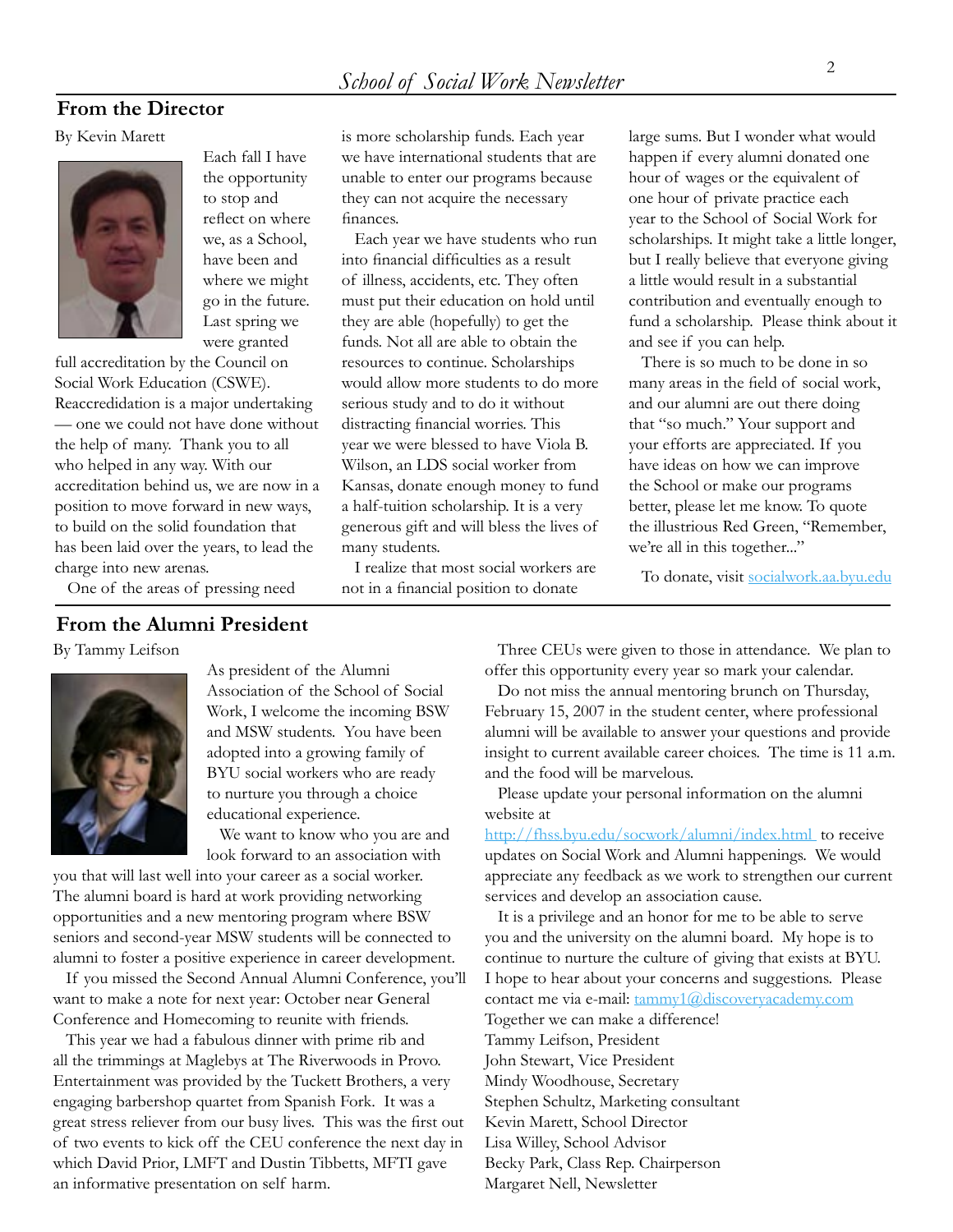## School of Social Work reaccredited until 2013

 The BYU School of Social Work was reaccredited by the Council on Social Work Education in June 2006. The next reaccredidation will be in June 2013.

 In a letter to BYU President Cecil O. Samuelson the CSWE wrote: "The faith based focus of the institution attracts and retains students with a strong commitment to social justice and helping others. …The students represent one of the brightest groups of students reviewed by site team members."

 The CSWE site team, chaired by Dr. Terry L. Singer, Dean of the Richmond A. Kent School of Social Work at the University of Kentucky-Louisville, provided a comprehensive report to the CSWE Commission on Accreditation (COA). A copy of that report was provided to the School of Social Work. Both the site team and the COA found our program to be "in compliance" with all eight of the evaluative standards.

 The site team identified 16 aspects of the program as "Areas of Strength." Among the strengths mentioned were:

 "….strong content related to awareness of personal values. Students demonstrate a keen self awareness of personal values and how they may differ from other systems."

 "…content on the history of the profession and its current structure is well covered."

 "Model of practice is strongly based in the social work profession."

 "MSW field has an innovative design utilizing both block and concurrent placement."

 "The self study provided an impressive list of faculty leadership in significant policy and practice activities regionally, nationally, and internationally."

 Dr. Lynn Pehrson, chair of the reaccredidation team said, "We in the BYU School of Social Work would like to express our appreciation to social workers and social agencies across the State of Utah, the nation and internationally who have helped us develop and maintain a strong, highly respected program. Accreditation cannot be gained nor re-affirmation of accreditation maintained without the help of excellent social workers in every area of social work practice. Self study is truly a team effort. Our thanks to all those that have in any way been involved in and supportive of our school."

#### **Spotlight**



**Greg Hudnall received the Eugene Gibbons School of Social Work Alumni Award for 2006.**

## Greg Hudnall works to reach the youth of Utah County while reducing crime and suicide

Greg Hudnall (BSW 1985), the recipient of this year's alumni award, has reached the youth of his community and managed to keep them in school reducing crime in Provo.

 Hudnall has succeeded with keeping at-risk students off the streets and has taught many BYU students in the process.

 Hudnall has been with the Provo City School District for 23 years in various capacities. He currently is the Director of Students, Director of Grant Writing, and Executive Director of Provo School District Foundation. He is also an adjunct professor in Social Work at BYU, teaching school social work.

 Hudnall worked as principal of Independence High School for 11 years. While there, he has a vivid memory of being called by the police late one night to identify the body of a student who had committed suicide. This has motivated him to become proactive about teen suicide prevention. He has become involved with 20 families of students who have committed suicide.

 He helped organize the HOPE taskforce that involves approximately 30 community agencies in an effort to prevent suicide. He also speaks frequently on working with at-risk students and about teen suicide. In 2000, Hudnall was invited to testify before the United States Surgeon General on suicide prevention.

 Hudnall works with 13,000 students in the Provo City School District, a small student body compared to other area school districts. Despite the small size of the district, he has helped it gain national attention. The district has been ranked in the top ten school districts in the United States for success in working with at-risk students.

 Hudnall attributes his success to his social work background, to the philosophy of looking at the environment and not just the behavior. His philosophy about at-risk students is, "Never give up." He stated that

See Hudnall, Page 11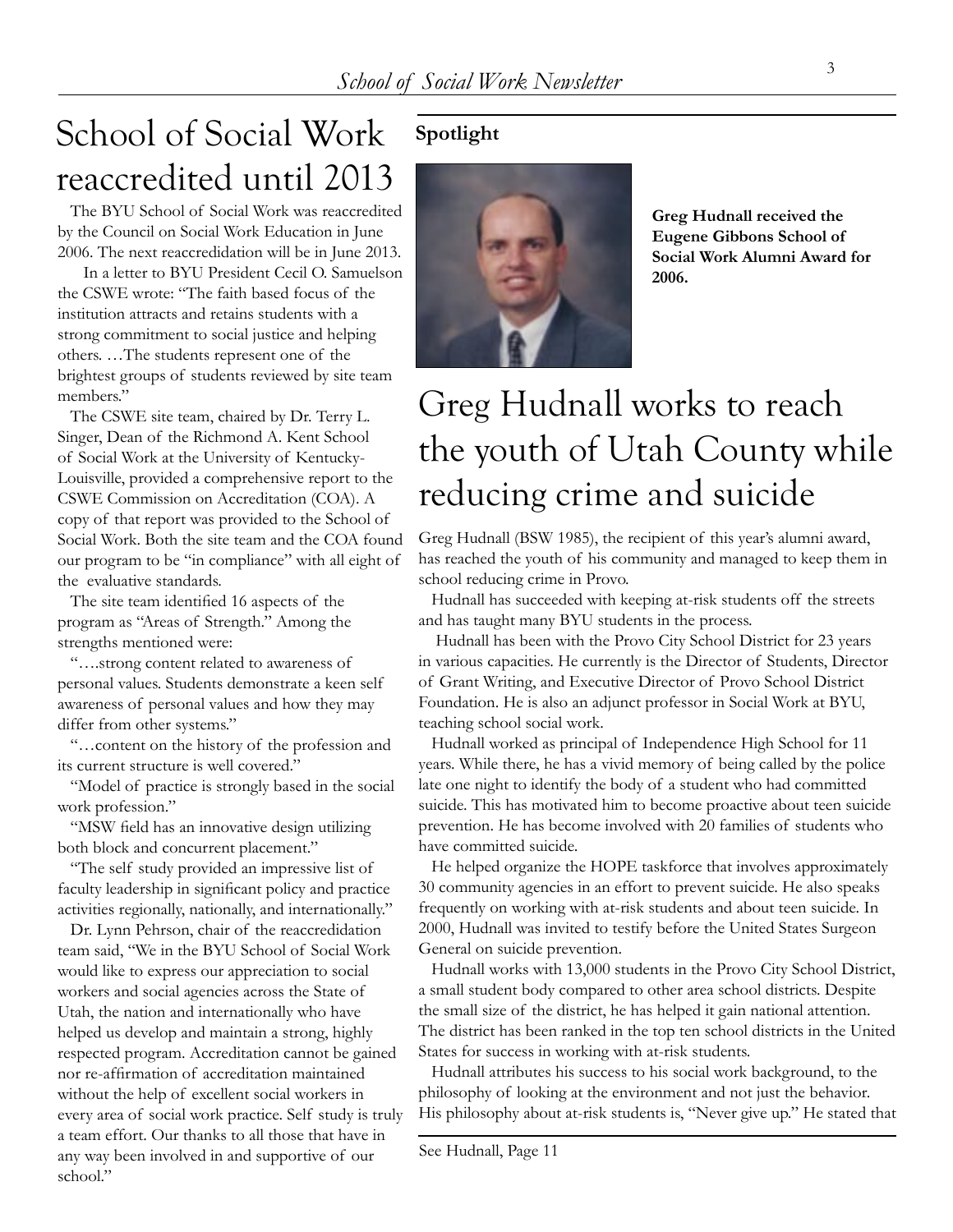## Professor Roby returns to Africa, continues her research



 Professor Jini Roby spent May and June 2006 in South Africa, Uganda, and Mozambique.

 In the Eastern Cape Province of South Africa, Roby gathered information from children in foster care, institutions,

and orphan-headed households. The goal was to discover the effectiveness of the community and government's "trickle up" policy on child welfare and children at risk. Trickle up comes from the grass roots and community levels, which is then filtered up to the



government levels where the policy is funded.

 While in Uganda, Roby and Stacy Shaw, a 2006 MSW graduate, replicated a study done in Mozambique. The study, "Child Placement Options and Preferences of Mothers with HIV/AIDS" looks at fathers roles and the role of spirituality in the decisionmaking process of the mothers. This study is being analyzed.



In Mozambique Roby worked on adoption laws. She addressed

the National Parliament with "Risks and safeguards for Mozambican children in the international adoption process." This venture was jointly sponsored by United Nations Children's Fund, UNICEF-Mozambique and their National Law Reform Committee. During this time she was privileged to meet Graca Machel, Nelson Mandela's wife, who is a member of parliament.

# **BYU alum shares WhyTry success with students**

 Christian Moore (MSW 1998) is founder and CEO of WhyTry, a program to help teens discover reasons to overcome poverty, alcohol, and drugs that may prevent success.

 On 14 Oct 2006, Moore presented a four-hour introduction and overview of his program. WhyTry has the goal to "help people achieve opportunity, freedom and self-respect, and help them answer the question: 'Why try in life?' WhyTry delivers hope and teaches youth how to convert their challenges, anger, frustration, and confusion into positive motivation," according to program materials.

 WhyTry uses a multi-sensory approach to help teens overcome life's challenges — employing each individual's learning style. Moore gives insight into how each teen can deal with daily challenges.

 Most people learn through seeing, hearing, and touching, or any combination of the three. In WhyTry, Moore combines posters, contemporary music and hands-on activities to promote understanding and retention.

 Moore grew up struggling with learning disabilities and poverty. He developed this program using what he learned as he struggled with his desire to overcome challenges. Moore received his MSW from BYU despite a seventh-grade reading level. He was challenged by one of his professors to write down how he managed to succeed. As Moore questioned how he overcame poverty issues and his learning disability, he also wondered why other youth could not figure out why it was worth trying to overcome these problems. His answer was that they did not understand how to find opportunity, freedom, and self-respect. The WhyTry program is a direct result of his questions and answers. Moore has been presenting his WhyTry program for eight years and it has been nationally endorsed. Moore presents his program throughout the United States, Canada, and Australia.

 BYU students have been invited to attend the two day certification program free of charge, with a substantial discount on materials. This program provides school social workers with the ability to teach others in their community to use the WhyTry program in their schools. Moore is planning course work for the WhyTry program to be presented at BYU in the future.

For more information see: [www.whytry.org](http://www.whytry.org)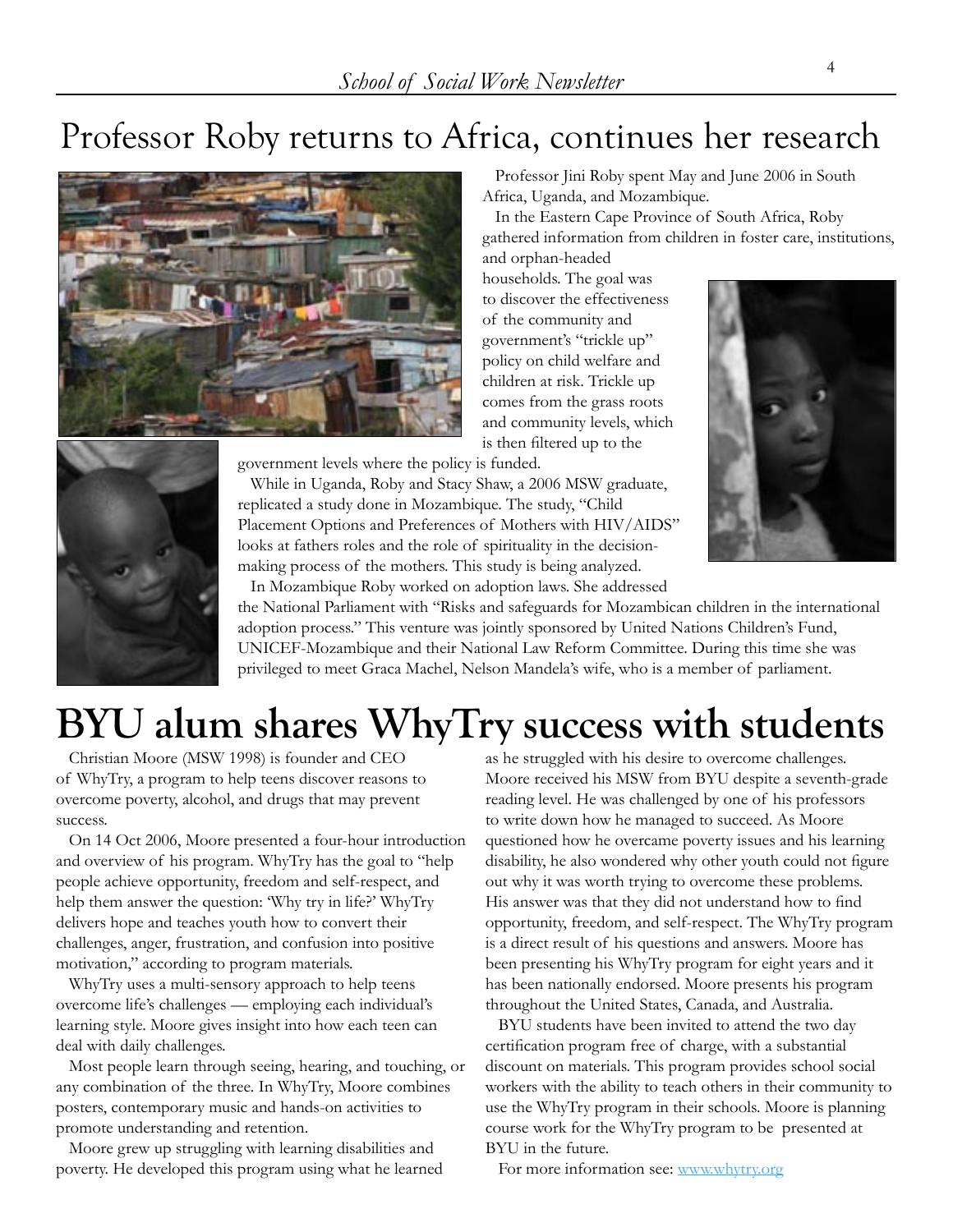# **2nd annual alumni conference recognizes service, teaches skills, helps graduates network**

The second annual BYU Social Work Alumni Conference, on September 28 and 29, 2006, helped clinicians learn to treat self harm, recognize outstanding service, and enjoy each other's company.

 David Prior and Dustin Tibbitts, executive directors of the Sunrise and New Haven residential facilities in Utah, presented "Cutting: Helping Clients Heal from Self-Harm."

 Greg Hudnall, Director of Student Services for Provo School District, received the Eugene Gibbons School of Social Work Alumni Award at the annual alumni dinner. The Tuckett Brothers, a barber-shop style quartet entertained the gathering.

 At the CEU-granting presentation on self harm, David Prior said, "the relationship is the most important thing."

 Both Prior and Tibbitts focused on principles that may be used to treat clients who self harm including: emotional and physical safety; affirming relationships; exploring meaning; internal locus of control; and providing options.

 "The principles [of therapy] are critical. It is about the process of helping them (the clients) to develop options," Prior said.

 Developing and understanding principles helps in practice and understanding of the therapy process on a broader level. Tibbitts said "When I was a younger therapist, I wanted a silver bullet. It doesn't exist. However, I do believe in a toolbox."

 Rachel Christensen, a 2005 MSW graduate, said she is looking to add tools "I want to help clients trade one set of coping skills for another. I want to get to the root of the problem, and to be empathic in the meantime."

 Empathy is a critical piece in the therapy process. A former New Haven client helped provide first-hand perspective on therapy and on selfharm. She hopes that clinicians will



Tammy Leifson gives Greg Hudnall the Eugene Gibbons School of Social Work Alumni Award

"have patience, and really care about the person – and not just their problem." She said she could sense when a therapist was just doing their job, and when he or she truly wanted her to heal. She also said that the therapist should "trust the person. They generally have a good idea of why they are doing it. Listen to what they are really saying."

 Each practitioner attending received three CEUs.

## Adjunct prof. visits Africa to assess StayAlive program

 Wendy Sheffield, associate field work director, visited Africa in October to assess the StayAlive program in Kenya, Ghana, and Uganda.

 StayAlive has been shown to reduce pregnancy rates by up to 95 percent for Standards, or grades, four through six in the schools where it was taught, Sheffield said.

 In Ghana, Sheffield met with the head of Coca Cola Africa Foundation, a large corporate donor to the StayAlive program. Coca Cola's sponsorship has allowed many Ghanaian school districts to teach StayAlive as a regular



part of their primary education curriculum.

 Ugandan student participants helped Sheffield understand the pain of HIV/ AIDS with a gift of music and dance; they then

showed how StayAlive had brought hope into their lives. Sheffield also met with elected officials and government representatives to solicit support for the program. These representatives are pursing the possibility of teaching StayAlive as a regular part of the primary school curriculum as Kenya and Ghana have done.

 The Kenyan students participating in StayAlive held a song contest. Competiting classes composed songs to introduce basic concepts in the second, third, fourth, and fifth StayAlive modules.



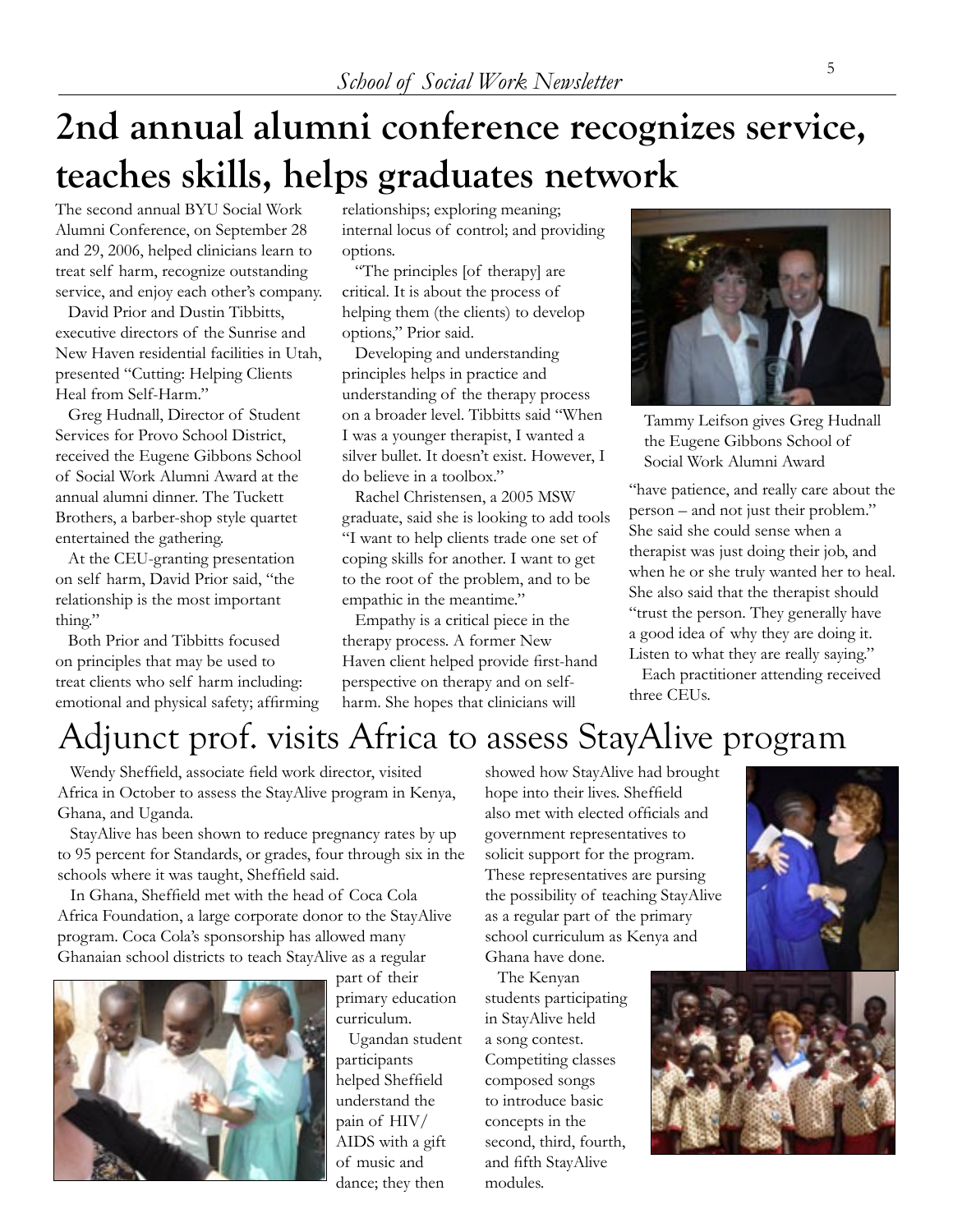## BYU Professor helps Ukrainian school of social work

 Dr. Judy Norman and secondyear MSW student, Summer Barnes, presented research at a conference in Uzhgorod, Ukraine as part of Norman's outreach to the Uzhgorod National University in September 2006.

 Barnes and Norman presented research comparing Uzhgorod public school students and children in the Chaslivtsi orphanage near Uzhgorod in southwest Ukraine.

 The comparisons found significant differences on all scales except perfectionism, which does not have a translation into Ukrainian.

 The conference was part of Norman's four-year outreach to Uzhgorod National University. Norman became involved with the Take One Ukrainian Child's Hand (TOUCH) through contacts she has in Corvallis, Oregon.

 TOUCH supports the Chaslivtsi orphanage. Dr. Zita Bathori-Tartsi, a social work professor at Uzhgorod National University is on the



orphanage's board and was interested in reaching out to other schools of social work.

 The faculty in Uzhgorod do not have formal social work training, Dr. Bathori-Tartsi is typical, she has degrees in chemistry and physics, but has found her calling in social work to help her community.

 Social work is new in this part of Ukraine. The department was housed

in the law school, but has since lost its home and is now in the hallway. They have few computers, textbooks or supplies, Norman said. A few of the faculty and students speak English and translate the textbooks they receive in their spare time.

 "The sheer service and compassion of these people is huge. But, it seems so small in comparison to what needs to be done. But what they do with just a little group of people is remarkable," Norman said.

 Under communism, the State was responsible to care for the poor, the mentally ill, and the host of societal ills. With the fall of the Soviet Union in 1991, that infrastructure disappeared. So, social workers are starting from the beginning to fill the void.

 Norman says she has "nothing but admiration for them [the faculty

> and students at Uzhgorod National University]." They are "quintessential social workers. They are doing what social workers did at the turn of the last century. They have almost no funding or formal education, but are making a huge difference in their community."

 Norman is continuing to help by bringing textbooks with her to the conferences and helping to raise



some money for supplies. She would like to help them build basic skills and a curriculum, but unfortunately, cannot do it quickly because of financial constraints. Long range plans include possibly applying for a Partnership with the U.S. Department of Education to help fund more research, community development and teaching opportunities.

 Conferences, such as the one Norman and Barnes attended, are a time where the faculty at Uzhgorod can learn. They do not have the travel funds, so they host conferences hoping that professors from other nations will come and they can learn together. The September conference was "The social and legal defense of national minorities in Ukraine and abroad."

 Norman and Barnes' work was included in the conference because more than 75 percent of the children in the Chaslivtsi orphanage are Roma and the majority of the children in the public school system are Ukrainian. Norman said this helps her reach her goal of helping the faculty at the university. The faculty needs data to put before various ministers to help get funding for their research.

On the web: [http://www.sistercities.](http://www.sistercities.corvallis.or.us/touch/TOUCHProject.html) [corvallis.or.us/touch/TOUCHProject.](http://www.sistercities.corvallis.or.us/touch/TOUCHProject.html) [html](http://www.sistercities.corvallis.or.us/touch/TOUCHProject.html)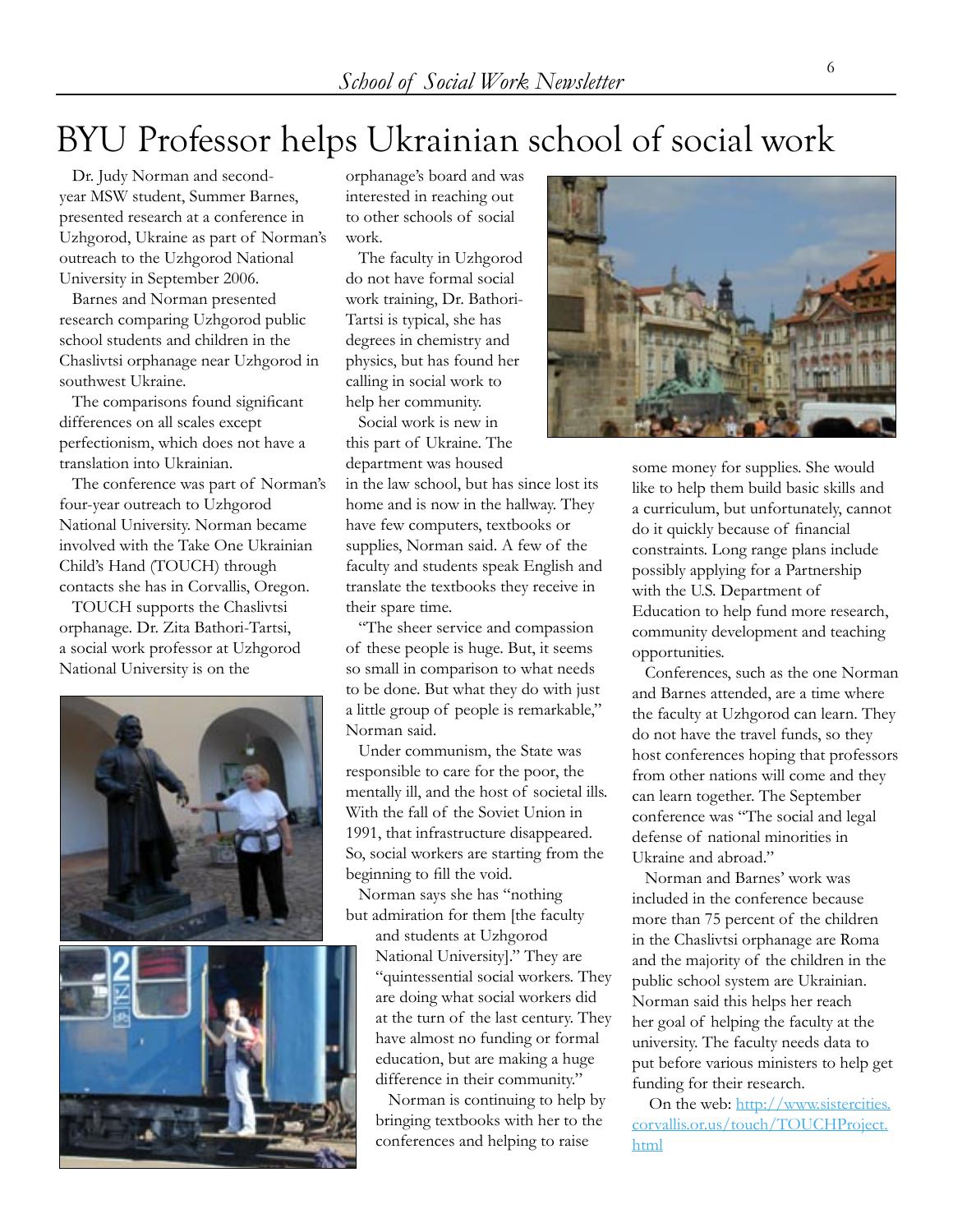# **Students intern in Guatemalan orphanages**

 The Casa de Sion orphanages in Guatemala served as internship placements for four BSW students and two MSW students during the summer of 2006.

 Casa de Sion was opened in 2003 by the Dalia family. The Dalias have been involved in the adoption business for several years and wanted to be able to help more children internationally, Sarah Dalia Bodily, a 2002 BSW graduate said.

 There are two orphanages, one in Guatemala City and one at Lake Atitlan. The orphanage in Guatemala City has



been in place in 2003. The Lake Atitlan facility opened in the spring of 2006.

 "The orphanages are run like a large LDS family," Bodily said. Most orphanages in Guatemala for older children are large facilities with approximately 300 children who receive very little personal attention. The Dalias wanted to be able to help children get more individual care, so each

of the orphanages has 20-30 children at one time.

 Jon Voigt, an MSW intern, said the organization is attempting to provide educational opportunities, spiritual learning, and a safe place for homeless children.

 The children who live at Casa de Sion in Guatemala City are children referred by or cleared through the court system, and these children are abused or neglected. At Lake Atitlan, some children are referred from the courts; but many are dropped off by their parents for a short time because of their circumstances. When things are better financially, the parents expect to take their children home, Bodily said.

 Jon Voigt interned at the Guatemala City facility. Voigt and his wife worked with the children from early in the morning to late in the evening. Voigt's responsibilities included running groups in life skills, safety issues, and self-esteem. He began to set up a play therapy room.

 He taught English classes, helped arrange schooling, and went shopping with the cook. Voigt also worked with the legal representative and the courts to bring children to Casa de Sion.

 "I learned how to manage many responsibilities without going nuts," he said. "Time management was key. I gained a sense of priorities, and that it is OK if I don't get everything done," Voigt said. "It was a crash course in parenting: balancing freedom with control – if you control too much, your relationship is negative. But if you have too much freedom, there is chaos."



 Most significantly, Voigt said he learned that skills were important, but the experience "solidified how important it is to have the Spirit in my work. Even, or especially, if I don't know how to do everything, having the Spirit is essential."



 C.J. Sorenson interned at the new Lake Atitlan facility. Sorenson's summer

was more than an internship – it was a "life-changing experience." On his way to the Lake Atitlan orphanage the first day, he and others in the van were robbed by a group at gun point. Near the end of his experience he had appendicitis and was hospitalized for several days.

 "I've learned that trauma and difficult things can be great teaching experiences," he said.

 Additionally, he learned about priorities in his life. "It was interesting to see that kind of poverty. It makes so many things so relative. So much of what we seek is so unimportant and superficial. I was reminded of the things that really matter. These people were in abject poverty and they were happy. They were not as concerned about how they looked as about how they lived their lives."

 Sorenson said he enjoyed working with the children and learned to love them and appreciated the opportunity to practice parenting and administrative skills.

 "The kids were so fun. It was incredible to feel the love of God for them," he said.

On the web: <http://www.safehomesforchildren.org>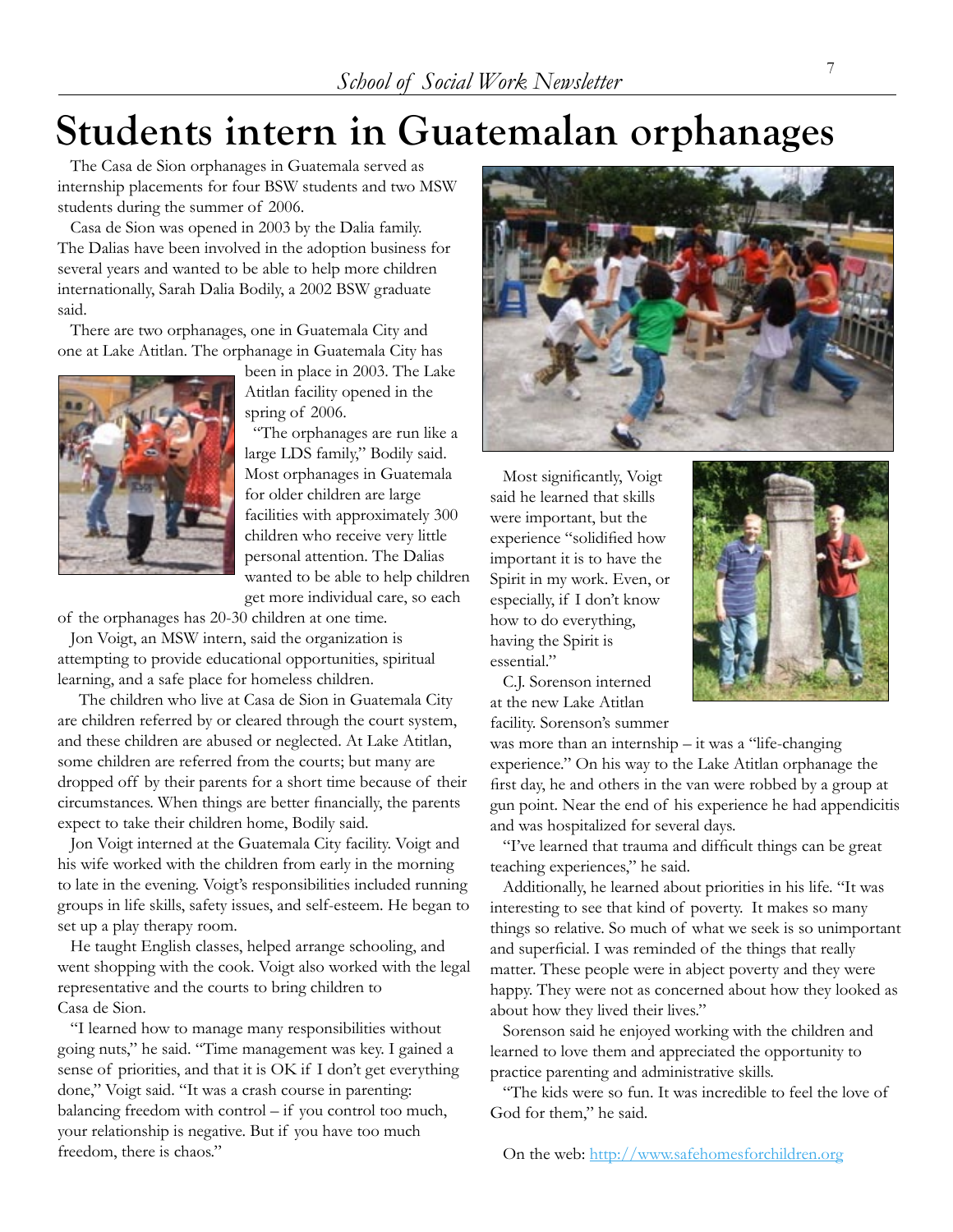#### **Conference from Page 1**

these good people together," he said.

 Freundlich echoed these comments, "today we have seen some of the great complexities of child welfare practice. We have also seen the wonderful opportunities there are to collaborate and how critical it is to join together if we want to help children and families."

 Freundlich also hopes the conference and the resulting discussion will help more people

communicate with each other and help more BSWs and



MSWs to think about entering the child protection field.

 "It is a place where people can truly make a difference in a child's life, and know it helped. There are not that many opportunities for us to know what a direct impact we have on people, this is one of the places," she said. "This is a tough area, but that is where we need the talent and the training that comes from BSWs and MSWs."

 The conference began with a student session on the potentially competing interests of ensuring children's safety and strengthening families.

 Freundlich then delivered the keynote lecture with "Legal and systemic responses to the needs of families and children





who enter the child welfare system." The overview discussion included a dialogue concerning



resources to assist parents struggling with substance abuse, absent and

less-involved fathers, kinship care, transitioning from the State's care into adulthood, minorities, parental visitation, and the voices of parents, youth and children.

 Responses were given by the Honorable Kay A. Lindsay of the Fourth District Juvenile Court; Duane Betournay, Deputy Director, Division of Child and Family Services, State of Utah; and Kristen Brewer, the director of the Office of the Guardian *ad Litem*, Administrative Office of the Courts in the State of Utah.

 Lindsay discussed the Utah's collaboration concerning drug court and the benefits gained from many agencies and

programs working together to help children. "I am surprised at how proactive our State is being," Secondyear MSW



Student Chris Thomas said.

 A roundtable that included members of the Department of Child and Family Services, a Child Welfare Mediator, the Public Defender's Office, the director of the Utah County Division of Substance Abuse, the director of children's services at Valley Mental Health and others also discussed the importance of collaboration and having as many pieces of the puzzle available as possible.

 The conference ended with a faculty research and policy roundtable. Areas of focus included foster care, minorities, youth and families who frequently encounter the child welfare system.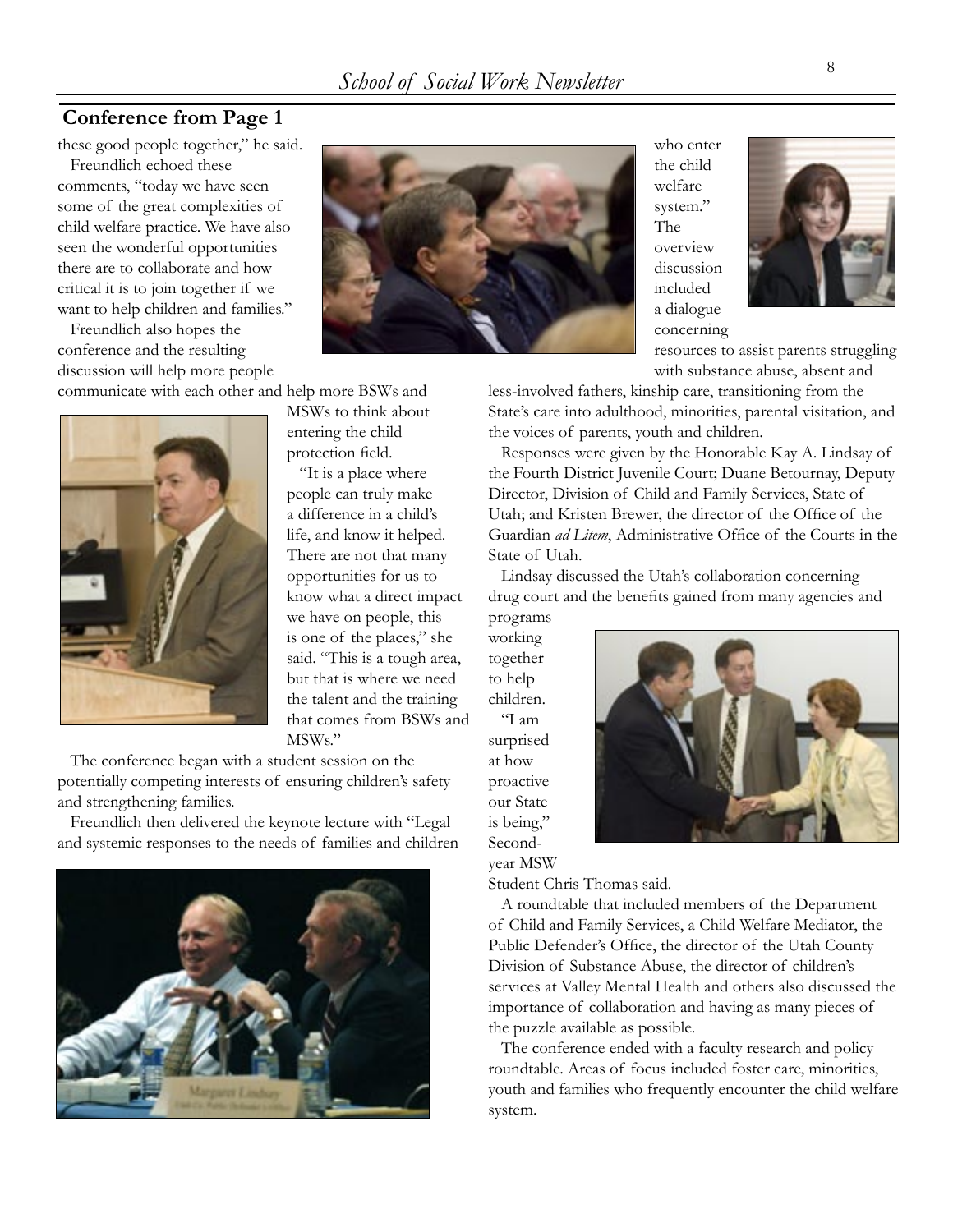### **Professor receives fellowship to study at Harvard**



Dr. Patrick Panos was one of only three students admitted to study for a Master's of Public Health in Advanced Quantitative Statistics from the Harvard School of Public Health summer-only program.

From July 1<sup>st</sup> to mid-August 2006, Panos completed a full year of classes whose primary emphasis is the management of large health data

sets within an epidemiological framework.

 Panos is learning new statistical sampling techniques that have been developed for gathering and processing data from large dynamic populations. These techniques promise to be a boon to scientists struggling to understand the impact of epidemics like HIV/AIDS.

 "The biggest challenge for me was competing with people who have MDs. I could do the statistics, but some of the terminology and the diseases that were a challenge," he said. The program was especially challenging because everyone was an A student before attending, so Harvard timed the tests to increase the grade spread.

 Panos said he enjoyed being in a situation where nearly 60 percent of the people he was surrounded by were minorities, "there was even a vegetarian line for Indians and Buddhists in the cafeteria," he said.

 Next summer, Panos is most looking forward to a class on the use of databases connected with the U.S. government and the links with census data.

 The information has already impacted his teaching at BYU. "I am also beginning to incorporate things I learned during the summer in my classes," he said.

### Dr. Cox elected to international social work organization



 Dr. Shirley E. Cox has been elected as one of two at-large board members of the International Association of Schools of Social Work,

#### IASSW, [\(http://www.iassw-aiets.org/\)](http://www.iassw-aiets.org/).

 The election results were announced on August 29th at the IASSW General Assembly in Santiago, Chile.

 IASSW was founded in 1928 at the First International Conference of Social Work, held in Paris. It was initially composed of 51 schools, mostly in Europe, and was known as the International Committee. Revitalized after World War II, the organization expanded its membership to include a wider range of countries and was renamed the International Association of Schools of Social Work. The association has member schools in all

parts of the world, grouped within five regional organizations: Africa; Asia and the Pacific; Europe; Latin America; and North America and the Caribbean.

 The IASSW works with the Council on Social Work Education (CSWE) to promote the development of social work education throughout the world, developing standards to enhance quality of social work education, encouraging international exchange, providing forums for sharing social work research and scholarship, and promoting human rights and social development through policy and advocacy activities. IASSW holds consultative status with the United Nations and participates as an NGO in UN activities in Geneva, Vienna and New York. Through its work at the UN and with other international organizations, IASSW represents social work education at the international level.

 The office of IASSW is located in the office of the President, Abye Tasse at Addis Ababa University, Ethiopia,

and the organization is governed by the Board of Directors, which meets three times a year and functions under a constitution approved by the biennial General Assembly. The mission of the association emphasizes the promotion of worldwide excellence in social work education and engagement of a community of social work educators in international exchange of information and expertise.

 Important recent policy documents include the Global Definition of Social Work; Global Standards for Social Work Education and Training; and Ethics in Social Work: Statement of Principles, all developed in conjunction with the International Federation of Social Workers (IFSW).

 The BYU School of Social Work is a member of the organization. Membership is open to all tertiary level social work schools, individual social work educators, and others throughout the world who are specifically interested in international social work education.

*Donate one hour of your yearly income to BYU's School of Social Work Your contribution helps more students to join you in working with those in need*

[socialwork.aa.byu.edu](http://alumni.byu.edu/Sections/Chapters/chaphome4.cfm?ChpID=413)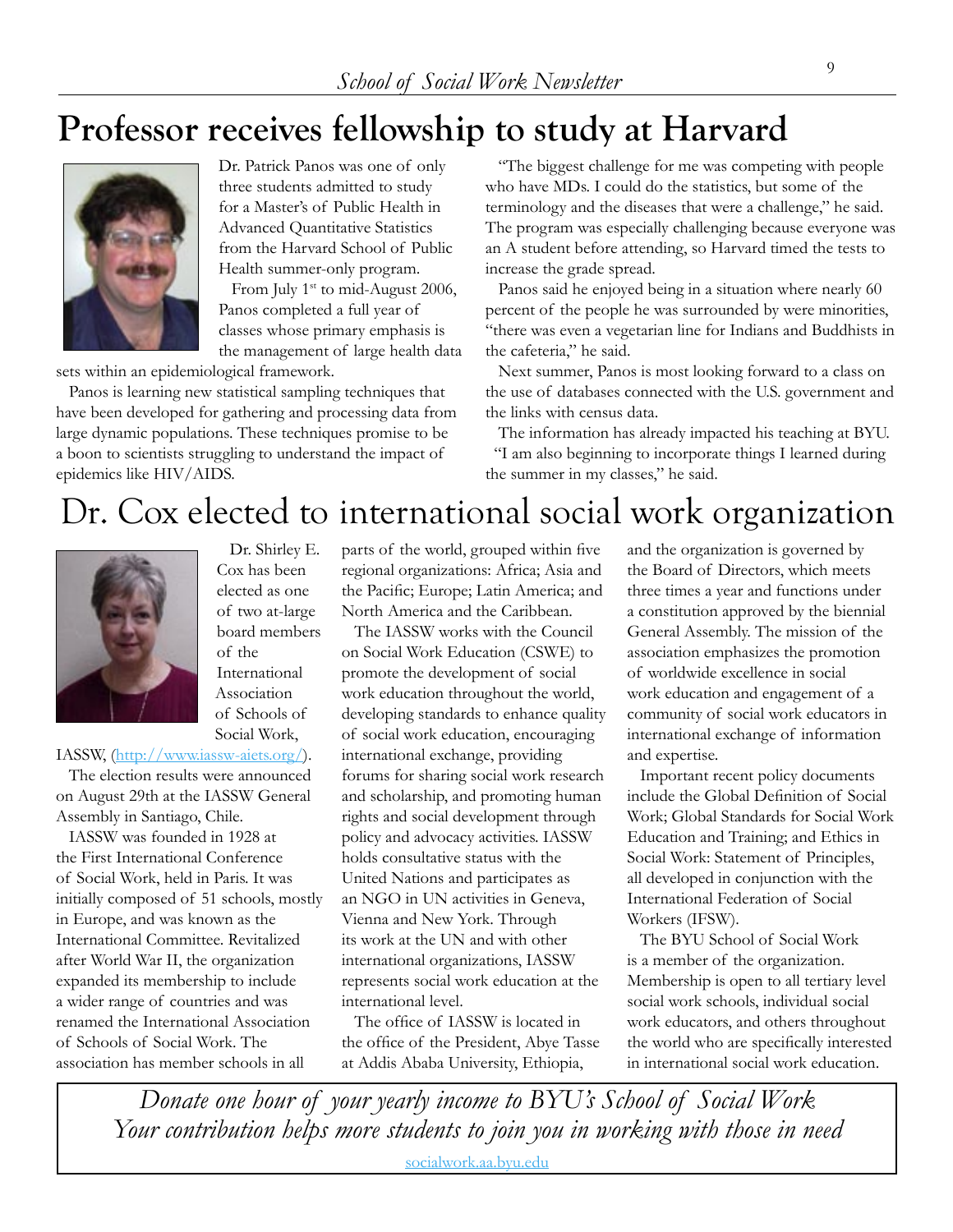### Program helps faculty track internships

 Tracking internship placements has become easier with a new computer program designed for the BYU School of Social Work.

 The program, Intern Placement Tracking (IPT), was envisioned by Field Placement Director, Dr. Shirley Cox, and created by Mike Sheffield.

 The program's first steps were tracking placement agencies, student placement records, and students personal information. The program has grown into generating the Council on Social Work Education (CSWE) yearly reports; creating a permanent archive for Learning Agreements and evaluation forms; and gathering both agency and supervisor histories and training.

 "It has proven to be a very useful tool for field placement faculty, making their job of tracking placements, supervisors, and students easier and far less time consuming. Filing reports with CSWE can be done in a matter of minutes instead of hours," Cox said.

 IPT allows students to update their personal information and photos at any time. It also allows students to receive information about their field placements and to handle paperwork online.

 This program is now being used by 12 other schools of social work across the country.

> *Update your personal information at*

> > [socialwork.aa.byu.edu](http://alumni.byu.edu/Sections/Chapters/chaphome4.cfm?ChpID=413)



#### **BSWs raise money at a Sub for Santa Concert**

*The BSW Student Association concert gathered more than 100 cans of food and \$500 to donate to the food bank.*

### **Adjunct professor receives award**

 Adjunct professor J.P. Lilly received Utah Valley State College's Excellence in Ethics Award in October 2006.

 Lilly, who founded Bikers Against Child Abuse (BACA) in 1995, teaches play therapy at BYU.

 "J.P. was an ideal choice for this award because he has gone out of his way and made a commitment and an effort to deal with the problem of child abuse," said David Keller, director of the UVSC Ethics Center. "He symbolizes grass-roots ethical activism."

 According to their website, BACA was organized in 1995, and "exists with the intent to create a safer environment for abused children. We exist as a body of bikers to empower children to not feel afraid of the world in which they live. We stand ready to lend support to our wounded friends by involving them with an established, united organization," it says. "We do not condone the use of violence or physical force in any manner, however, if circumstances arise such that we are the only obstacle preventing a child from further abuse, we stand ready to be that obstacle."

#### **Mission Statement**

*The mission of the School of Social Work at Brigham Young University is to* 

*support the overall mission of BYU and The Church of Jesus Christ of Latter-day Saints by generating new knowledge and by educating and training students to use the appropriate knowledge, skills, and abilities of the social work profession to serve children and families within their environment and the context of their specific cultures.*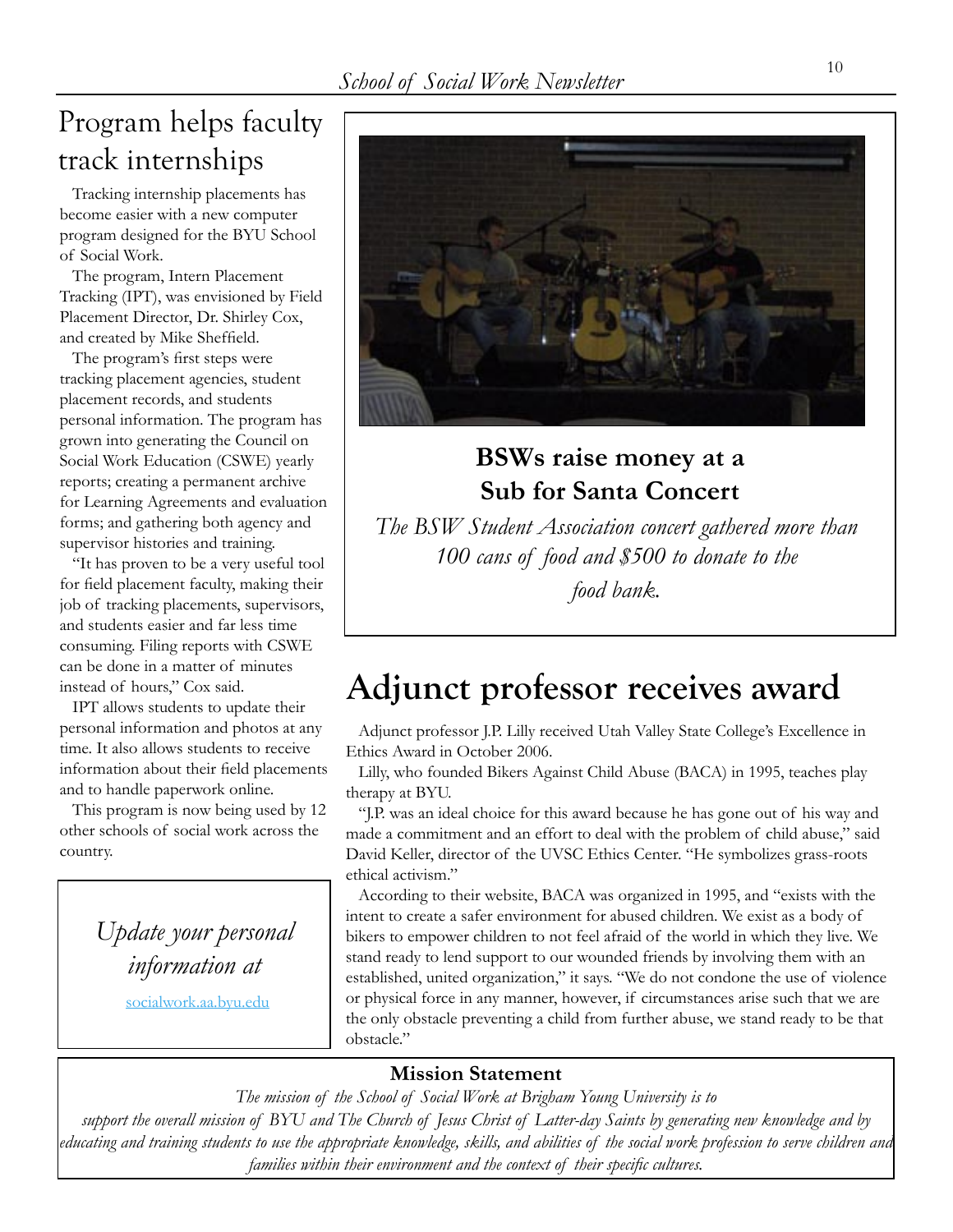#### **Hudnall from Page 3**

he has expelled only one student in his 23 year career.

 Helping students 'never give up' has included students at higher levels of education.

 He has supervised Bachelors and Masters students from both BYU and the University of Utah. Bachelor's students work in elementary schools as advocates providing truancy home visits, mental health advocacy, and with the student's struggles. Master's students were assigned to work with teachers and counselors. Hudnall appreciates having interns because they have fresh and innovative ideas.

 Hudnall's background has prepared him to help both at-risk students and his interns. He has received an Administrative Endorsement Certificate from BYU, has an MSW from the University of Utah, a BSW from BYU and an Associate's degree from Ricks College. Besides working with the schools, he has been a crisis therapist for Intermountain Healthcare.

 In addition to his work, he has become involved in the community as a member of the Provo City Council, the Housing Authority of Provo, the Provo Rotary Club, the Board of Adjustment, the Utah and National Associations of Secondary School Principals, and the Utah Council of

Alternative Education. He plans to run for legislative office. He also would like to create another school for at-risk students that would serve the residents of Utah County. He envisions this school to be a comprehensive edifice that supports families with mental illness by assisting with job skills, community action, a food coalition, and therapy for physical and psychological needs for the entire family in a K-12 school.

 Personally, Hudnall served an LDS mission to Las Vegas and he is married to MiLinda Hodson Hudnall and they have four children. His hobbies include tandem biking with his wife, and spending time with his children and granddaughter.

 Hudnall has received the following awards and honors in his career: Utah Alternative Educator of the Year – 1990; Mayor's Youth Service Award, Provo City – 1991; Reed Smoot Educator of the Year – 1991; Outstanding Young Alumni, University of Utah, Graduate School of Social Work – 1992; Who's Who Among America's Teachers – 1996; Utah National Guard, Minuteman Award – 1997; and Education Hero, United States Campaign for a New American Century – 1998.

#### **Births**

Congratulations to three second year MSW students who gave birth in October, they are now combining education and motherhood. A fourth, Lindsay Roberts, is expecting in December.

Gracie Maree Gardner was born to Maggie and Justin Gardner on Tuesday, October 24 at 12:59 a.m. and was 20 inches long and 7 lbs 11 oz.

Kjersten Elizabeth Hemenway was born Abigale Anne Tanner was born to to Shauna and Jonas Hemenway on Tuesday, October 24 at 1:14 a.m. and was October 30 at 2:30 p.m. and was 19 and a 18 inches long and 7 lbs. Carley and Jonathan Tanner on Monday, half inches long and 6 lbs 15 oz.

#### **In Memory**

#### **Lorna Lister, (1st Year MSW)**



 First-year MSW student Lorna Lister was killed in a traffic accident in Provo Canyon on October 5, 2006.

 Lister was a 2003 BSW graduate and worked for the Department of Child and Family Services in Provo and Salt Lake City, Lightening Peak and Youth Care.

 She returned to school to establish a program for the public school system to prevent substance abuse and other addictive behaviors.

#### **Greg Pettys (Assistant Professor)**

 Dr. Greg Pettys, an assistant professor in the School of Social Work from 1997 to 2004, passed away after a six year fight with cancer on April 24, 2006.

 Pettys graduated from BYU with dual Masters Degrees in Marriage and Family Therapy and Social Work in 1985. After receiving his PhD. in social work from the University of Illinois, he joined the social work faculty at Washburn University in Topeka, Kansas.

 While a faculty member at BYU, and before joining the faculty, Pettys worked extensively with children's treatment groups at the Utah County Children's Justice Center.

 Pettys is survived by his wife Lisa Whitehead Pettys and two children Mark and Angela Pettys.